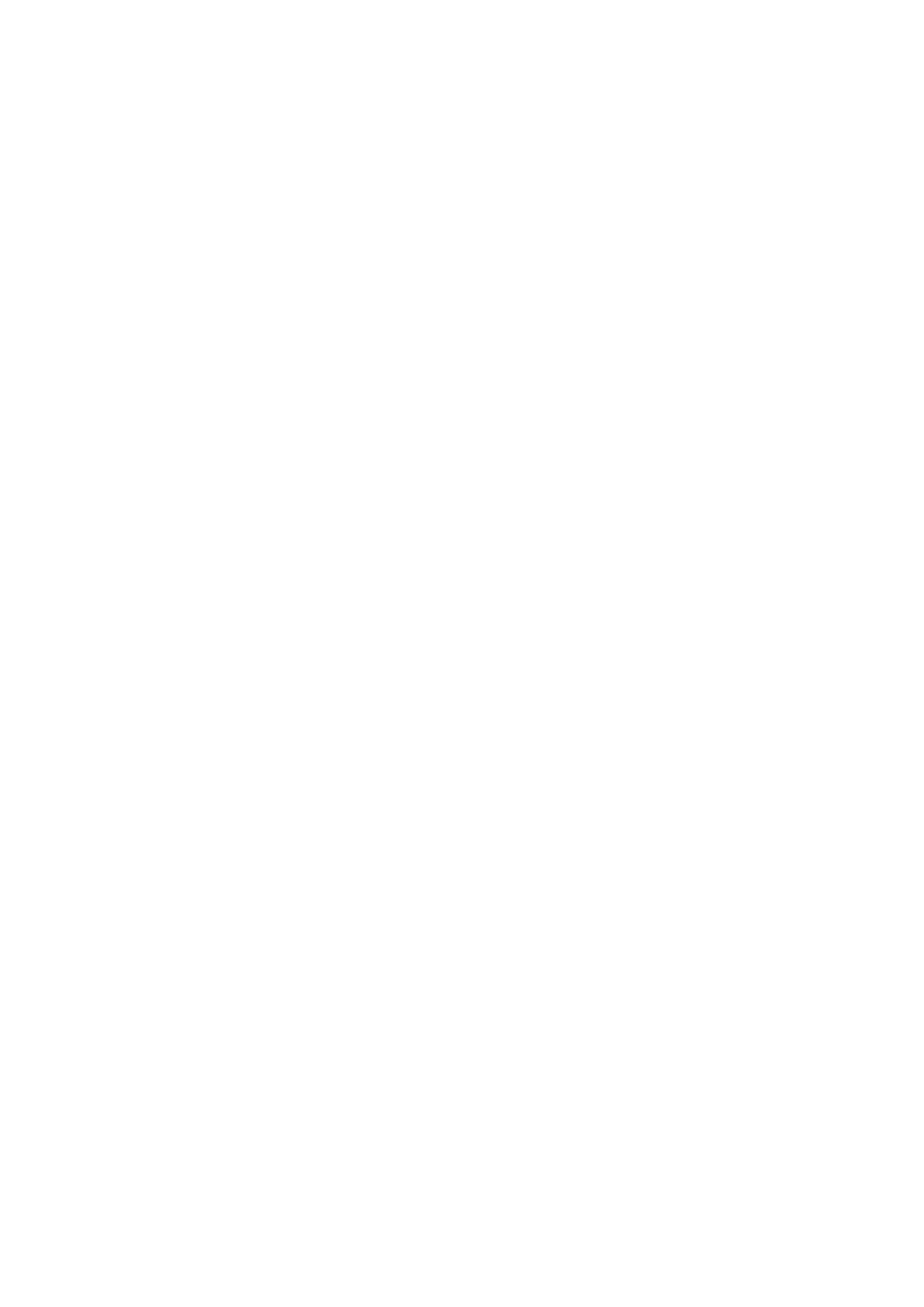## **Contents**

| <b>Business Report Layout Template</b>   | 3              |
|------------------------------------------|----------------|
|                                          |                |
| <b>Business Letter - Letter Head</b>     | $\overline{4}$ |
|                                          |                |
| <b>Business Letter - Non-letter Head</b> | 5              |
|                                          |                |
| <b>Letter Layout Worksheet</b>           | 6              |
|                                          |                |
| Agenda Layout                            | 7              |
|                                          |                |
| <b>Minutes Layout</b>                    | 8              |
|                                          |                |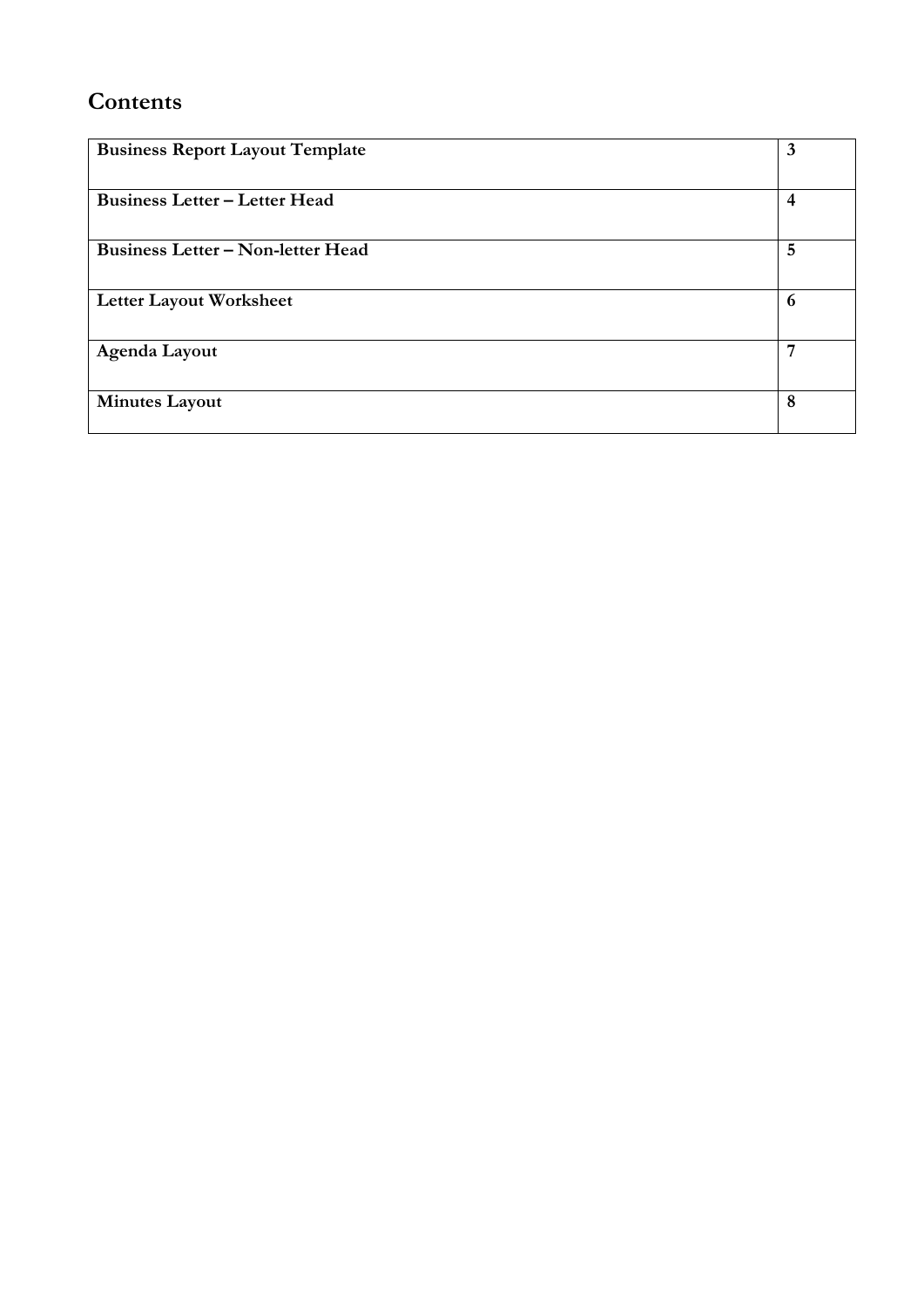# <span id="page-3-0"></span>**Business Report Layout Template**

A business report is a formal document that typically analyses a situation and produces a range of suggestions/actions/improvements. An example of a business report is when you write a report to your boss when you want to introduce an idea you have about a new product.

#### **Layout of business report:**

| $\operatorname{To}$                 |
|-------------------------------------|
| From                                |
| Date                                |
| Title                               |
| Aim                                 |
| Introduction                        |
| Analysis and Discussion of Findings |
| Conclusions and Recommendations     |
| Bibliography/References             |
| Appendices                          |
|                                     |
|                                     |
|                                     |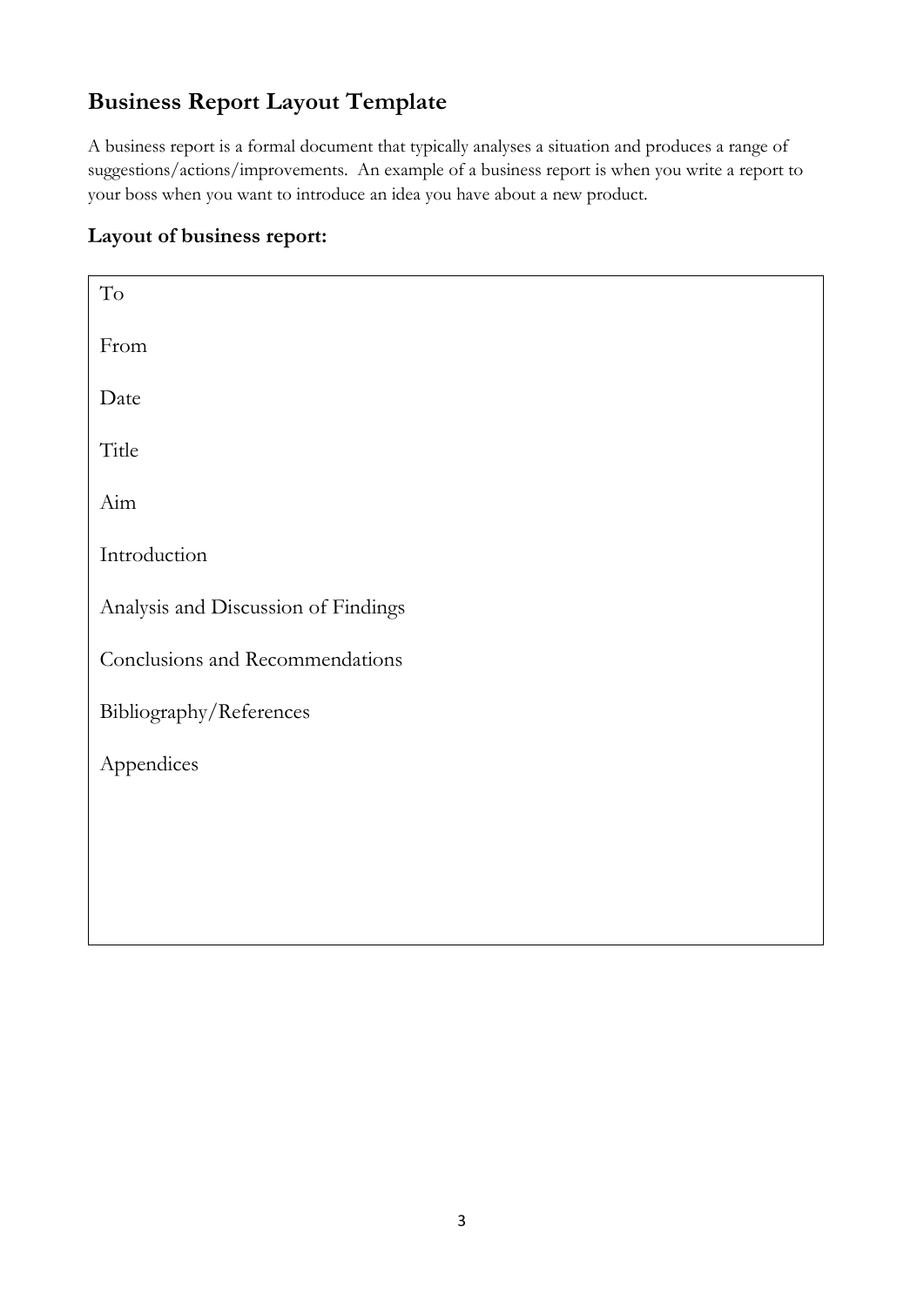# <span id="page-4-0"></span>**Business Letter – Letter Head Template**

| Letter head                                                                                                                                      | <b>JES Administration Services</b><br>123 Longwood Road<br><b>Belfast</b><br><b>BT4 7QX</b><br>028 90263533                                                                                                                                                                                                                                                                                                                                                                                                                                                                                                                                                                                                                                                                                                                                                                                                                                                                                                                                                                                                                                                                                                                                                                                                                                                                                                                                  |  |  |
|--------------------------------------------------------------------------------------------------------------------------------------------------|----------------------------------------------------------------------------------------------------------------------------------------------------------------------------------------------------------------------------------------------------------------------------------------------------------------------------------------------------------------------------------------------------------------------------------------------------------------------------------------------------------------------------------------------------------------------------------------------------------------------------------------------------------------------------------------------------------------------------------------------------------------------------------------------------------------------------------------------------------------------------------------------------------------------------------------------------------------------------------------------------------------------------------------------------------------------------------------------------------------------------------------------------------------------------------------------------------------------------------------------------------------------------------------------------------------------------------------------------------------------------------------------------------------------------------------------|--|--|
| Date                                                                                                                                             | 29 January 2014<br>1 clear line - 2 returns                                                                                                                                                                                                                                                                                                                                                                                                                                                                                                                                                                                                                                                                                                                                                                                                                                                                                                                                                                                                                                                                                                                                                                                                                                                                                                                                                                                                  |  |  |
| Address of the<br>person receiving<br>the letter                                                                                                 | Mr B Brown<br>123 Blacks Road<br>Moneymore<br><b>BT45 8QY</b><br>1 clear line - 2 returns                                                                                                                                                                                                                                                                                                                                                                                                                                                                                                                                                                                                                                                                                                                                                                                                                                                                                                                                                                                                                                                                                                                                                                                                                                                                                                                                                    |  |  |
| Salutation                                                                                                                                       | Dear Mr Brown<br>1 clear line - 2 returns                                                                                                                                                                                                                                                                                                                                                                                                                                                                                                                                                                                                                                                                                                                                                                                                                                                                                                                                                                                                                                                                                                                                                                                                                                                                                                                                                                                                    |  |  |
| Body of letter<br>which should be<br>at least 3<br>paragraphs long<br>and have one<br>clear line space<br>between<br>paragraphs<br>Complimentary | Thank you for your letter enquiring about the correct layout of a fully<br>blocked word processed business letter. This is the most formal of style of<br>letter but one which is used the most, especially now as most letters are<br>word processed by businesses. In a blocked letter all the text in justified<br>left. If you are using letter headed paper then the first thing that you need<br>to word process is the date of the letter. Then you need to press return<br>twice so that one clear line is left before you word process the address of<br>the person who is receiving the letter.<br>After this you word process the salutation, this is who the letter is being<br>addressed to, what you place as the salutation also affects your<br>complimentary close. See attached sheet for further notes on this.<br>A good fully blocked letter should have three paragraphs, just like a story, a<br>beginning, middle and end. Once you have finished your letter, you word<br>process the complimentary close and press the return key six times to leave<br>five clear lines so the person who is writing the letter can sign it. If you<br>enclose something with the letter you need to place this below the<br>signature section so that the reader knows that there should be other<br>documents with the letter. If you have completed this all successfully you<br>have an excellent ex 1 clear line - 2 returns |  |  |
| Close                                                                                                                                            | Yours sincerely                                                                                                                                                                                                                                                                                                                                                                                                                                                                                                                                                                                                                                                                                                                                                                                                                                                                                                                                                                                                                                                                                                                                                                                                                                                                                                                                                                                                                              |  |  |
| Signature Space                                                                                                                                  | 5 clear line - 6 returns<br>June Brush<br><b>Managing Director</b>                                                                                                                                                                                                                                                                                                                                                                                                                                                                                                                                                                                                                                                                                                                                                                                                                                                                                                                                                                                                                                                                                                                                                                                                                                                                                                                                                                           |  |  |
| Enclosure<br>notation if<br>something is<br>enclosed in<br>letter                                                                                | 1 clear line - 2 returns<br>Enc                                                                                                                                                                                                                                                                                                                                                                                                                                                                                                                                                                                                                                                                                                                                                                                                                                                                                                                                                                                                                                                                                                                                                                                                                                                                                                                                                                                                              |  |  |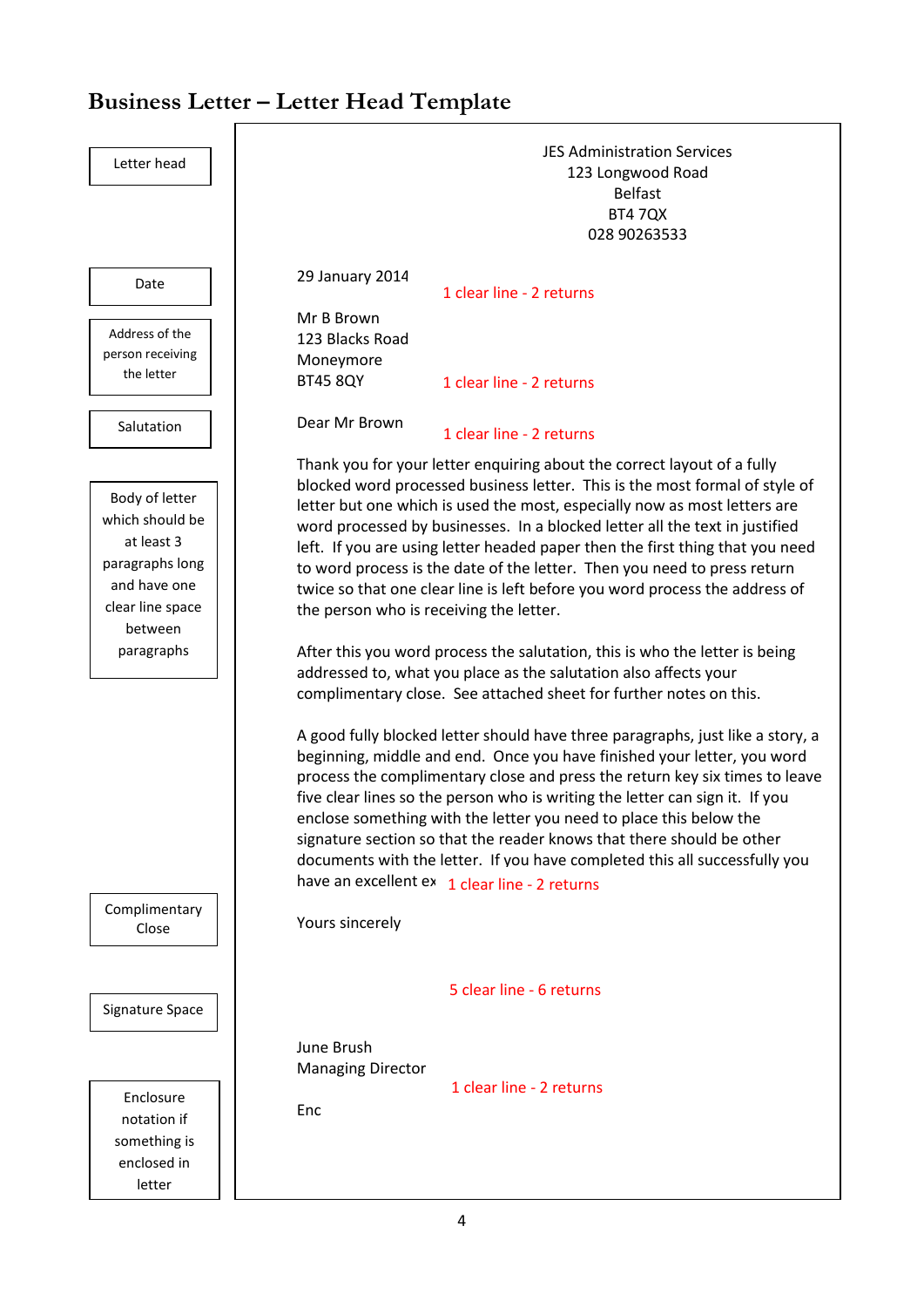#### <span id="page-5-0"></span>**Business Letter – Non-letter Head Template**

Address of the person sending letter

Date

Address of the person receiving letter

**Salutation** 

Body of letter which should be at least 3 paragraphs long and have one clear line space between paragraphs

Complime Clos

Signature

Enclosure if some enclose let JES Administration Services 123 Longwood Road Belfast BT4 7QX 29 January 2014

Mr B Brown 123 Blacks Road Moneymore BT45 8QY 1 clear line - 2 returns 1 clear line - 2 returns

Dear Mr Brown

1 clear line - 2 returns

Thank you for your letter enquiring about the correct layout of a fully blocked word processed business letter. This is the most formal of style of letter but one which is used the most, especially now as most letters are word processed by businesses. In a blocked letter all the text in justified left. If you are using letter headed paper then the first thing that you need to word process is the date of the letter. Then you need to press return twice so that one clear line is left before you word process the address of the person who is receiving the letter.

After this you word process the salutation, this is who the letter is being addressed to, what you place as the salutation also affects your complimentary close. See attached sheet for further notes on this.

A good fully blocked letter should have three paragraphs, just like a story, a beginning, middle and end. Once you have finished your letter, you word process the complimentary close and press the return key six times to leave five clear lines so the person who is writing the letter can sign it. If you enclose something with the letter you need to place this below the signature section so that the reader knows that there should be other documents with the letter. If you have completed this all successfully you have an excellent example of a fully blocked letter.

| entary<br>e                              | Yours sincerely                               | 1 clear line - 2 returns |
|------------------------------------------|-----------------------------------------------|--------------------------|
| Space                                    |                                               | 5 clear line - 6 returns |
| e notation<br>thing is<br>ed with<br>ter | June Brush<br><b>Managing Director</b><br>Enc | 1 clear line - 2 returns |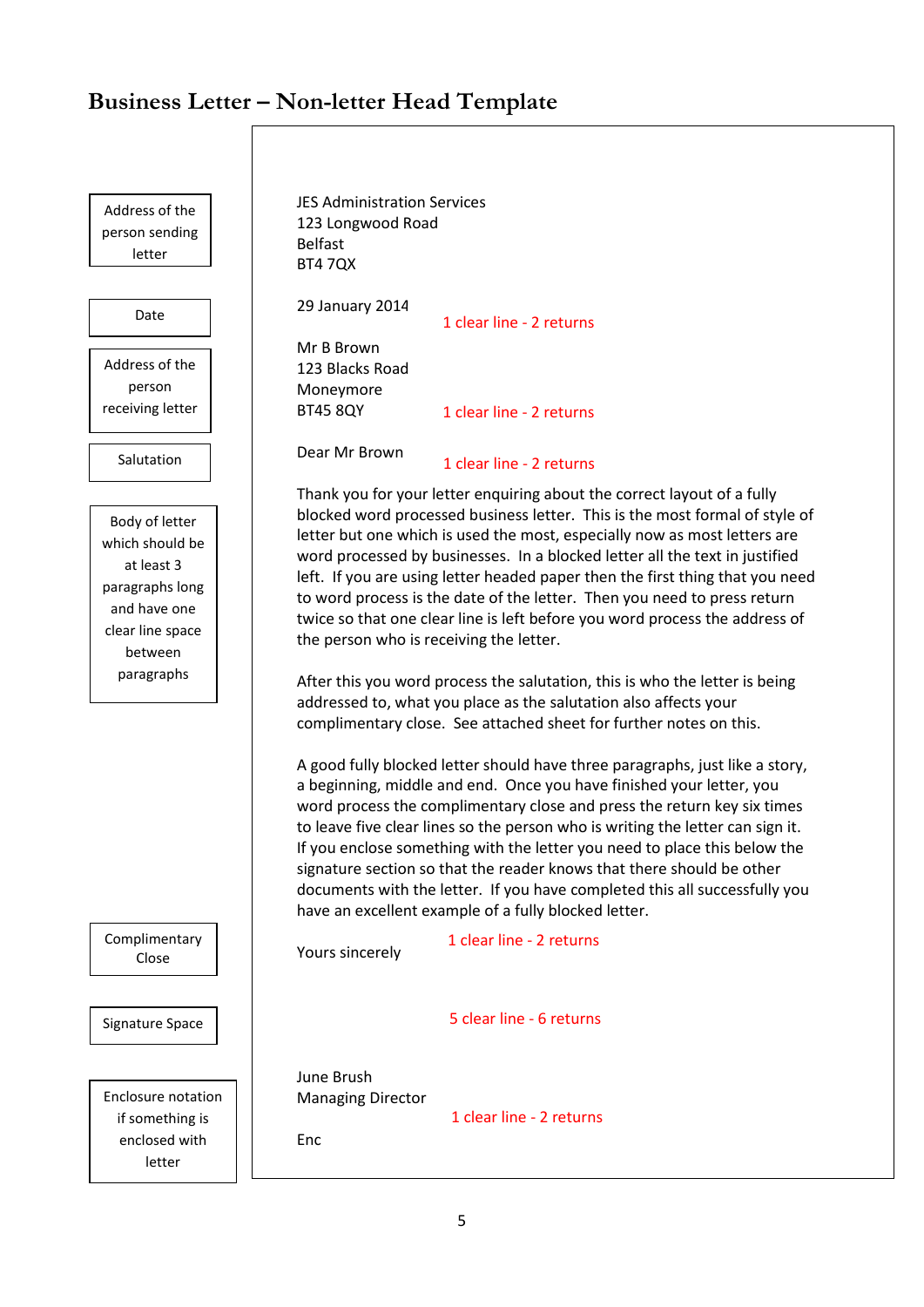# <span id="page-6-0"></span>**Letter Layout Worksheet**

Using the table below write the answers to what makes a good business letter layout.

|                                                                              | Write your answer here |
|------------------------------------------------------------------------------|------------------------|
| Number of returns after the date                                             |                        |
| Complimentary close if salutation is Dear Sir/Madam                          |                        |
| Lets the receiver know that there is something enclosed<br>with the letter   |                        |
| What do you called a business letter with no punctuation                     |                        |
| Number of returns after the complimentary close                              |                        |
| True or False - In complimentary close the Faithfully has<br>a capital F     |                        |
| How many paragraphs should a good letter have at least                       |                        |
| Complimentary close if salutation is Dear Mr Brown                           |                        |
| A business letter uses what type of alignment                                |                        |
| What is the correct name for the greeting of a business<br>letter            |                        |
| True or False - You should start a letter with Hi                            |                        |
| Number of returns between paragraphs                                         |                        |
| What is the correct name for the close of a business letter                  |                        |
| Number of returns after the salutation                                       |                        |
| Correct format of date                                                       |                        |
| If you are using letter headed paper what is the first thing<br>you type     |                        |
| If you are not using letter headed paper what is the first<br>thing you type |                        |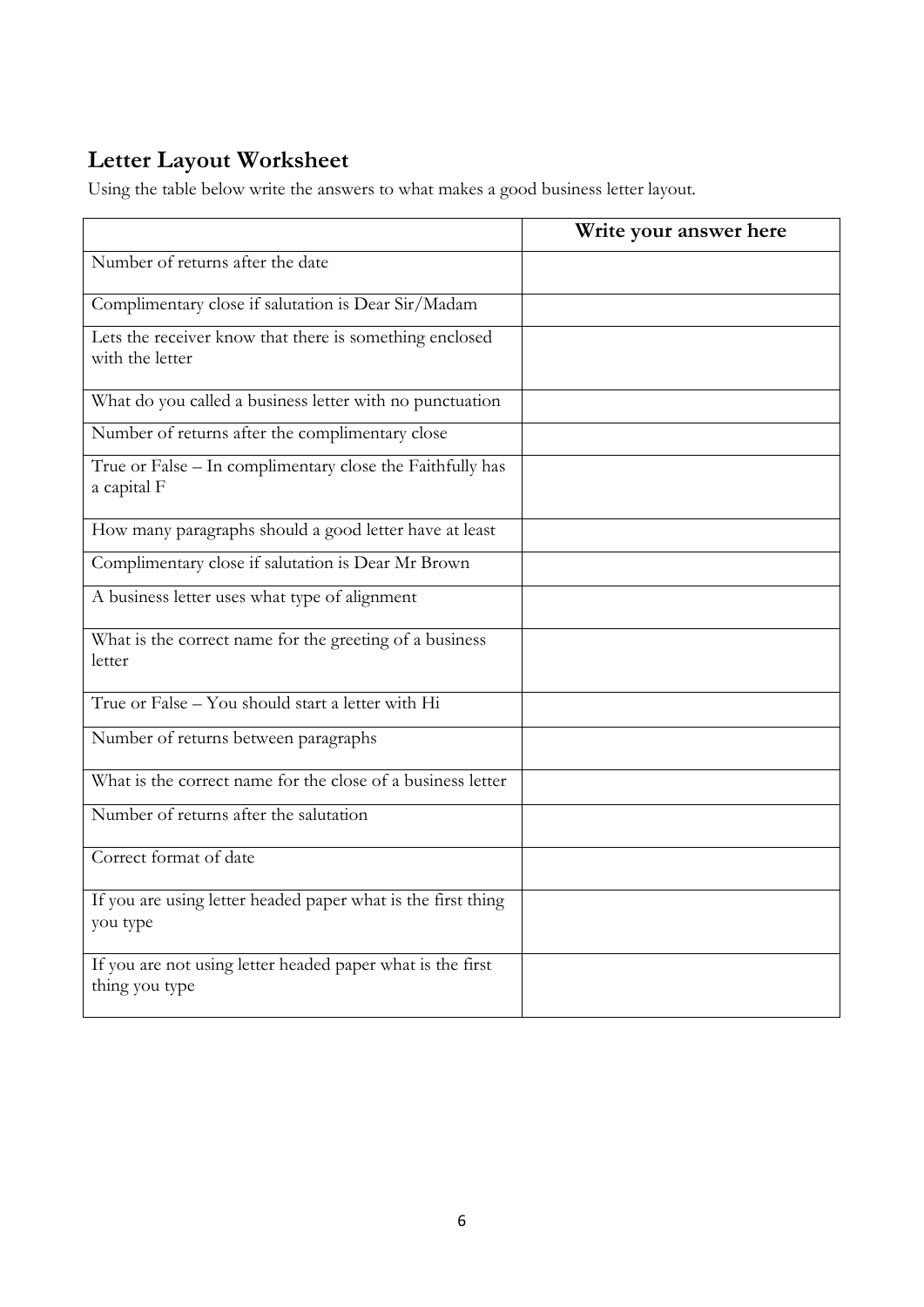# <span id="page-7-0"></span>**Agenda Layout Template**

An agenda is sent to those attending a formal meeting before the meeting starts. It contains a list of topics to be discussed at the meeting. The meeting then follows this structure when it takes place.

#### **Agenda will detail:**

- Date of meeting
- Time of meeting
- Location of meeting
- Attendees
- Minutes of last meeting
- Matters arising
- Topics listed for this meeting
- AOB
- Date of next meeting